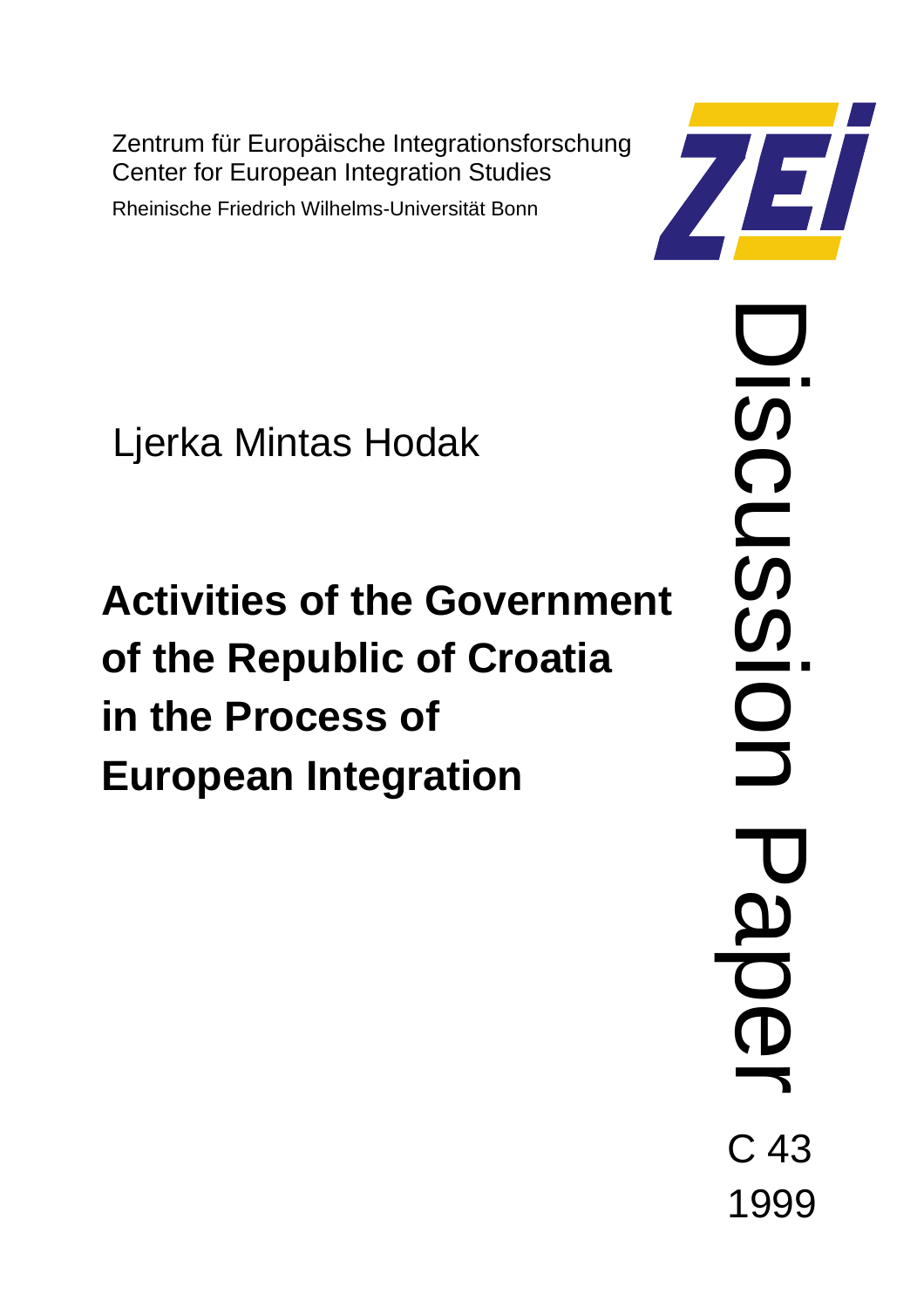Dr. Ljerka Mintas Hodak, born 1952 in Zagreb, is the Deputy Prime Minister and Minister for European Integration of the Republic of Croatia. She graduated from the Faculty of Law at the University of Zagreb, and acquired the Doctor iuris degree at the Faculty of Law, University of Zagreb (1990). After a period of law practice in a private office and a company, she entered the Adriatic Institute of the Croatian Academy of Arts and Sciences as a researcher in 1980. In 1990, Dr. Mintas Hodak assumed the advisory post for maritime affairs and tourism in the Office of the President of the Republic. In 1991, she was appointed Head of the new established Croatian Liaison Office with the EU Monitoring Mission. Two years later she was appointed Deputy Minister for Maritime Affairs, Telecommunications and Transport. In 1995, Dr. Mintas Hodak joined the cabinet of the Prime Minister as advisor for maritime affairs. In November 1995, she was appointed Deputy Prime Minister and has been in charge for home affairs and social welfare, as well as legal harmonisation and human rights. In March 1998, she was appointed Minister for European Integration.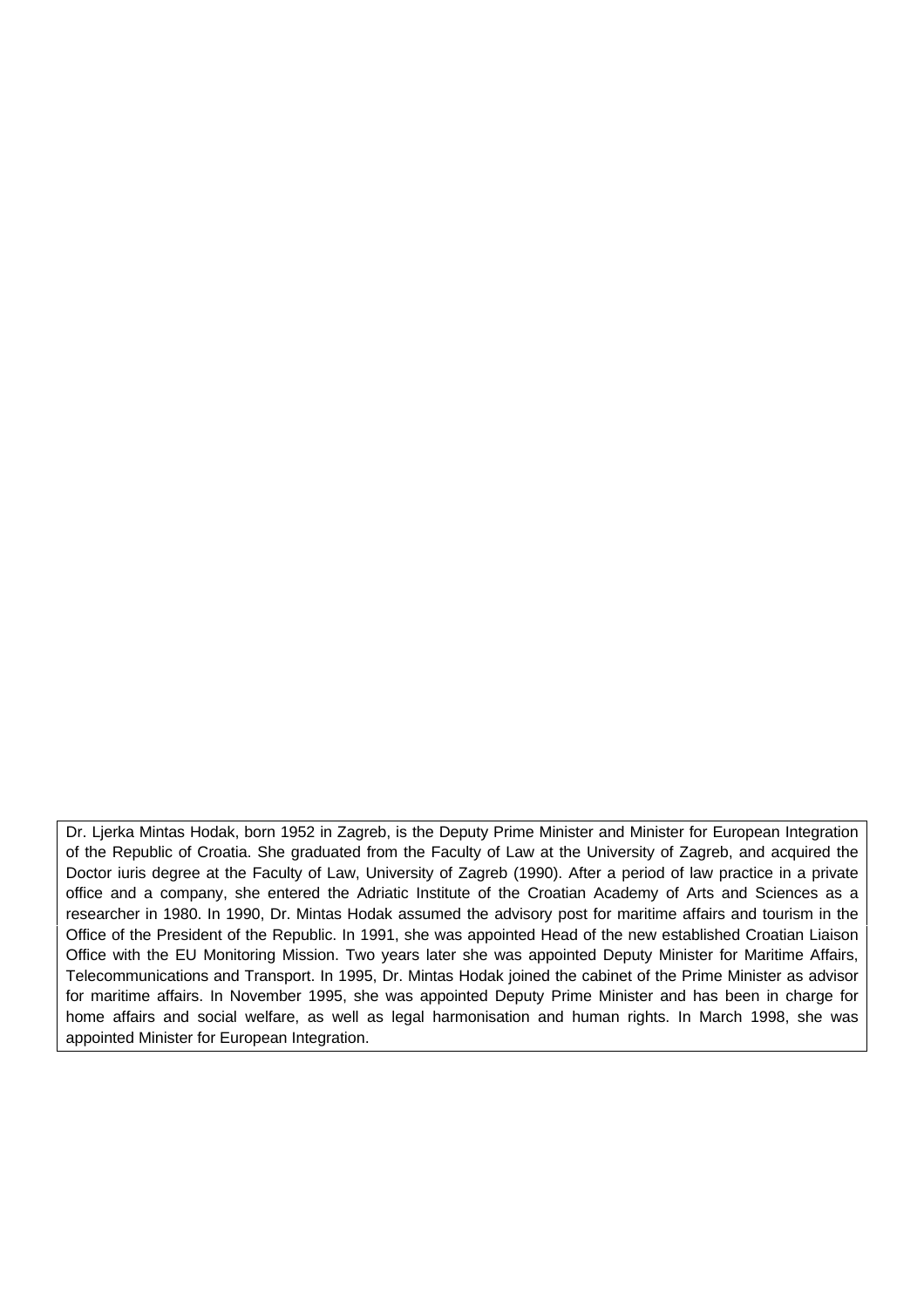#### *Ljerka Mintas Hodak*

# **Activities of the Government of the Republic of Croatia in the Process of European Integration**

#### *Introduction*

Since the fall of the Berlin wall, which for more than forty years symbolised the lines of division in Europe, central and eastern European countries (CEEC) have quickly moved to adopt the western European model of state, based on democratic institutions, free market economy and the rule of law. Political and economic co-operation has been established between the two parts of the continent, with western countries supporting democratic and pro-market reforms undertaken in CEECs with various assistance programmes. The actual or planned accession to western organisations has been conditional on the implementation of reforms, policies and legal regulations which would make CEECs' political and economic systems very similar to that existing in the western countries. This process of rapid institutional convergence is a welcome phenomenon as it removes a potential for conflicts arising from ideological and systemic differences between countries. It has also made many observers and politicians to believe that, after centuries of wars, conflicts and divisions, Europe is eventually going to emerge as a homogenous region, with shared values and similar institutional and political characteristics in individual countries.

Yet the continent is still far from being a homogenous and conflict-free area. The collapse of communism may have eliminated much of the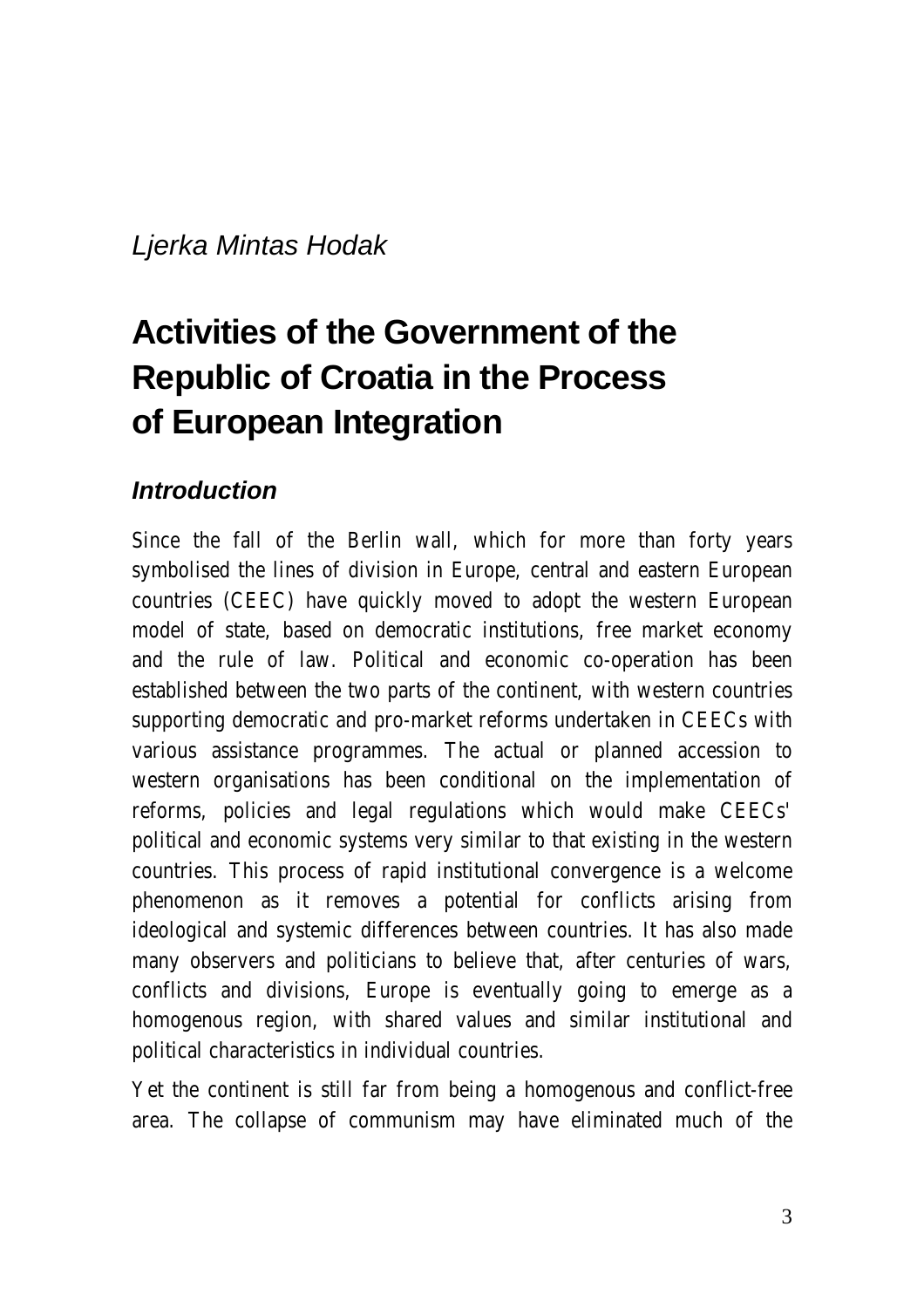political divisions in Europe, but it could not, by itself, reduce the economic disparities. As a matter of fact, at the end of the 20th century and nearly ten years after the transition began, Europe is still deeply divided, with average per capita incomes in the eastern part four-to-five times lower than those in the western part. What is, however, even more worrying, is that the gap is not likely to significantly narrow any time soon. The economic transition was initially associated with deep recessions, and then it has progressed at a very uneven pace across CEECs. The most successful transition countries managed to stabilise their economies, introduced market and structural reforms right from the start of transformation, and embarked on steady growth path. But even those countries have not yet reached - after almost a decade of transition their pre-transition growth levels. Some transition countries are still in deep recession and only few market reforms have been implemented so far. It can be clearly seen that the group of transition countries has been gradually breaking into two categories: fast reformers and slow reformers. This process may be further exacerbated by the impact of respective European Union and NATO enlargement. As a result, we may witness a new dividing line emerging - this time separating more advanced and less advanced transition countries. This would certainly be an unwelcome outcome of the political breakthrough of 1989. Such a situation must be avoided with a joint effort of EU and transition countries.

When at the far-reaching Copenhagen summit in 1993 the European Council declared the enlargement to be the Union's "historic" mission, it was indeed a sign of hope for the peoples of Central and Eastern Europe that their newly-emerged democracies and market economies would keep on the path of prosperity and peaceful development. Indeed, for all partners, enlargement is a win-win-situation, with political, security and economic benefits to be had on all sides. The talk of pressures which the enlargement implies has overshadowed the essential point that enlargement is needed by the European Union and candidate countries when staring the globalising economy in the face. In facing fierce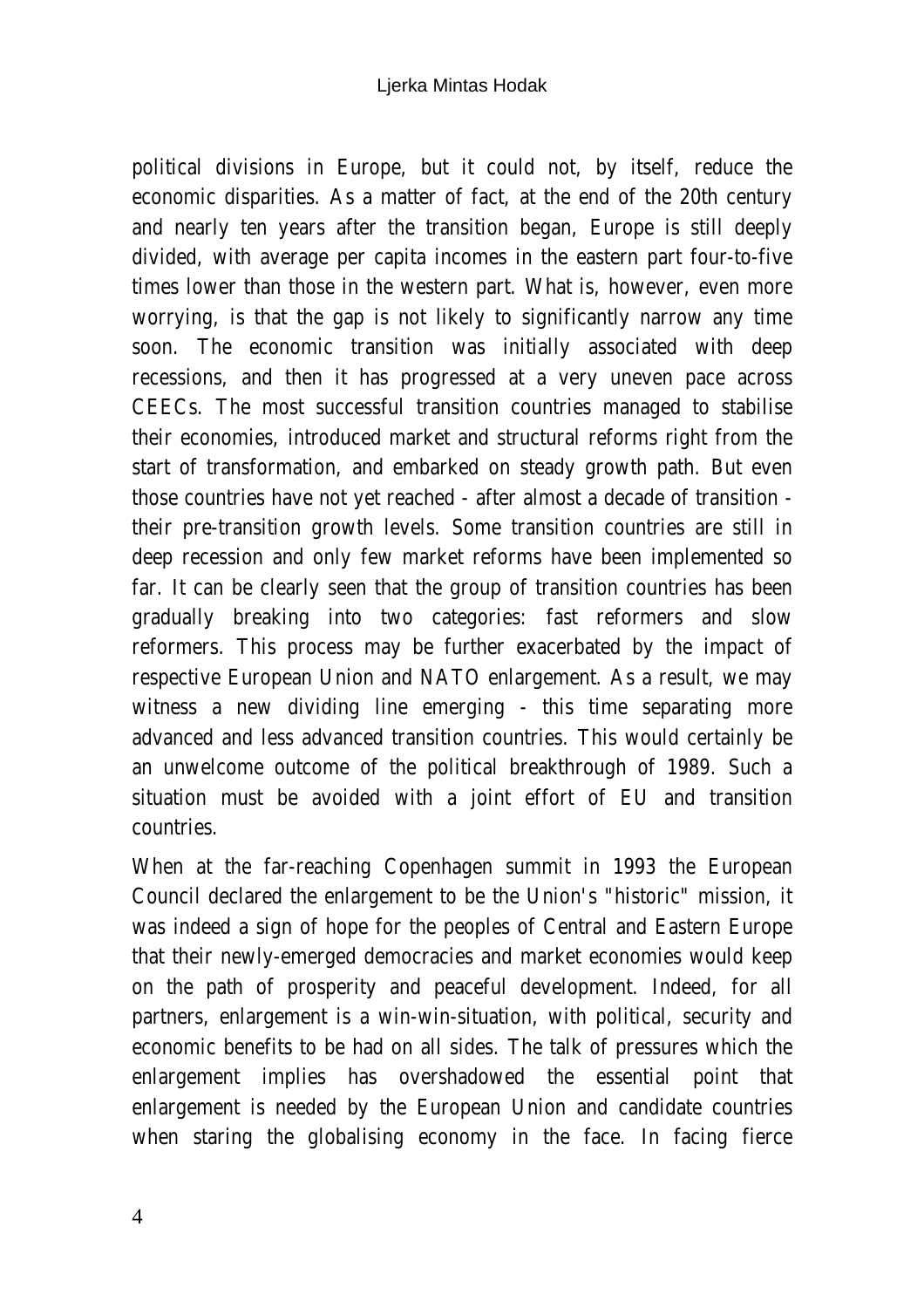competition on the world markets, and threats to peace and security in its neighbourhood, there is little doubt that pushing the border to the east will serve the European Union's interest as well as those of the countries of Central and Eastern Europe. Indeed, we must make sure that the conflict in Kosovo was the last armed conflict on the European soil. Probably the best tool to provide for this is ever-closer integration.

As was stated in the Conclusions of the Cologne European Council in June 1999, the accession negotiations have further gained momentum and are on the right track. The European Council also emphasised its resolve to continue to maintain this momentum. Another paragraph of the Council conclusions was of special importance for Croatia. Namely, the Council reaffirmed the readiness of the European Union to draw also the countries of south-eastern Europe closer to the prospect of full integration into its structures. This will be done through a new kind of contractual relationship taking into account the individual situation of each country, including progress in regional co-operation, and with a prospect of EU membership on the basis of the Amsterdam Treaty and fulfilment of the Copenhagen criteria.

#### *Croatia – EU relations*

What is the present situation in Croatia like and what are our preparations for future membership in the EU? In the last couple of years, we were, for the first time since gaining independence, able to turn towards economic and social issues. The extraordinary circumstances in which Croatian statehood was gained are behind us, and at this stage, the strategic goal of steady improvement of living standards for all Croatian citizens is at the top of the agenda. Our ambition to become part of modern political, economic and defence European structures is clearer today than it ever was before. First steps in this direction had been made, yet the over-all results are still insufficient. In order to speedily make up for the time lost due to war and multiple transformation processes the Croatian society has been undergoing, all levels of the society need to get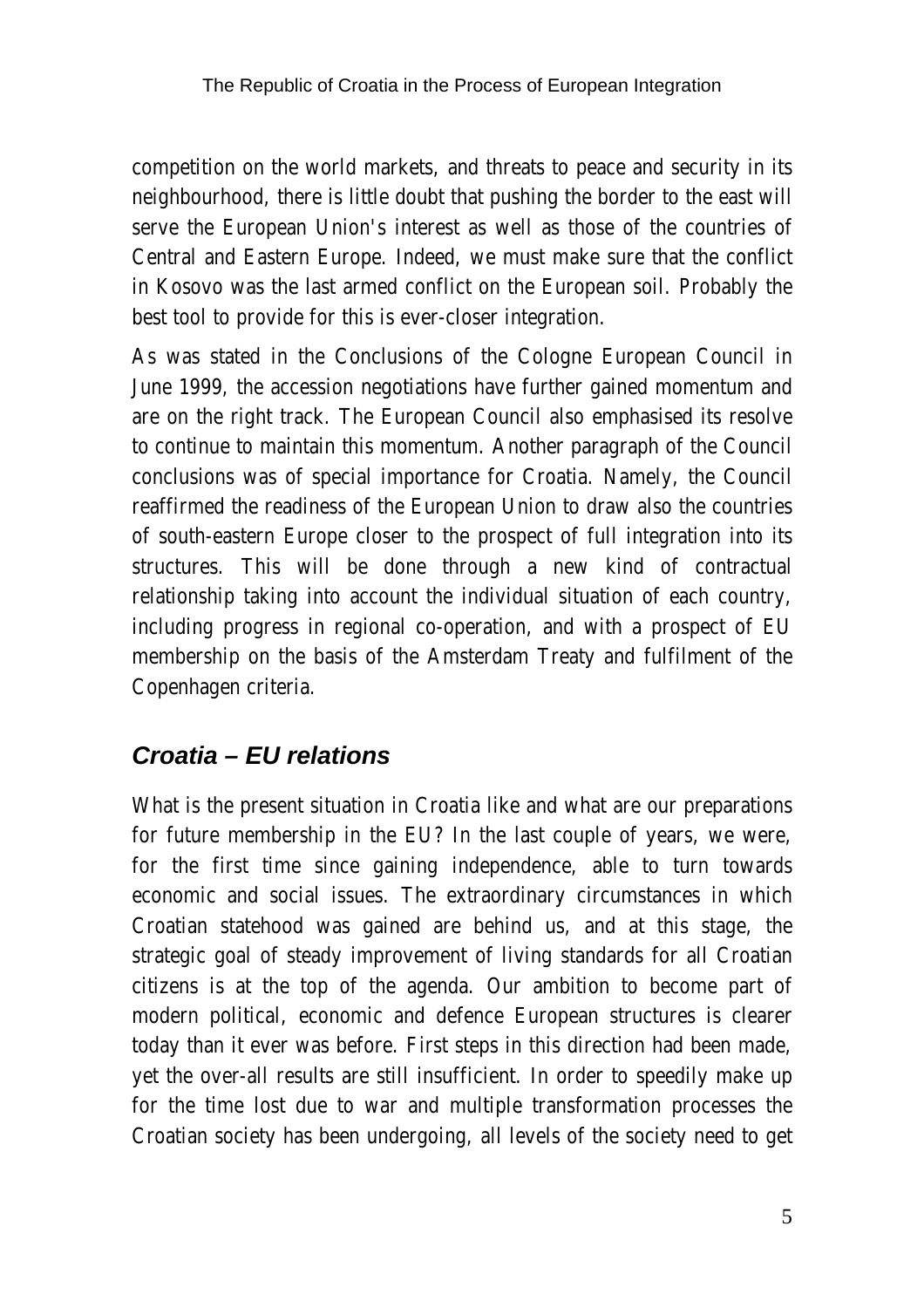actively involved in order to fully adapt to the recognised European values, standards and obligations.

Improvement of relations with the EU is one of priorities of the Croatian Government. I believe it is fair to say that neither side is satisfied with the present level of relations. The vast majority of Croatian citizens have expressed their support for eventual Croatian membership in the EU. It is evident that this is our natural choice, indeed, when we look over our shoulder, the only one. In order to achieve this, there is a long way still ahead of us.

Our relations with the EU have indeed had numerous ups and downs. The slow and careful improvements in the beginning of the 90s were followed by much too fast deterioration and different political pressures. Since the adoption of the Regional Approach in 1997, our relations have been stagnating. Croatia is today the only country in Europe, with the exception of Yugoslavia, that does not have any kind of institutionalised relations with the EU. We firmly believe that at this stage a more farreaching strategy needs to be developed by the EU, to underline that all countries in this part of Europe have the prospect of increasing rapprochement with the EU, with the perspective of full integration into European structures, which has proven to be a key incentive for reform. We are thus encouraged by the latest Union initiatives towards this end and the launching of the Stability Pact.

Croatian Government is fully aware of its commitments and expectations of the international community. We therefore remain committed to the process of fulfilling political conditionalities put forward by the EU, in spite of all difficulties and burdens of the past. We do know that our homework is still not completely done, and the Government is determined to pursue further democratisation of the society.

Significant step in this direction was made when parliamentary parties reached a consensus on basic principles of new electoral law in May 1999. The Government has repeatedly supported the political dialogue and mature atmosphere that prevailed. After the adoption of the draft law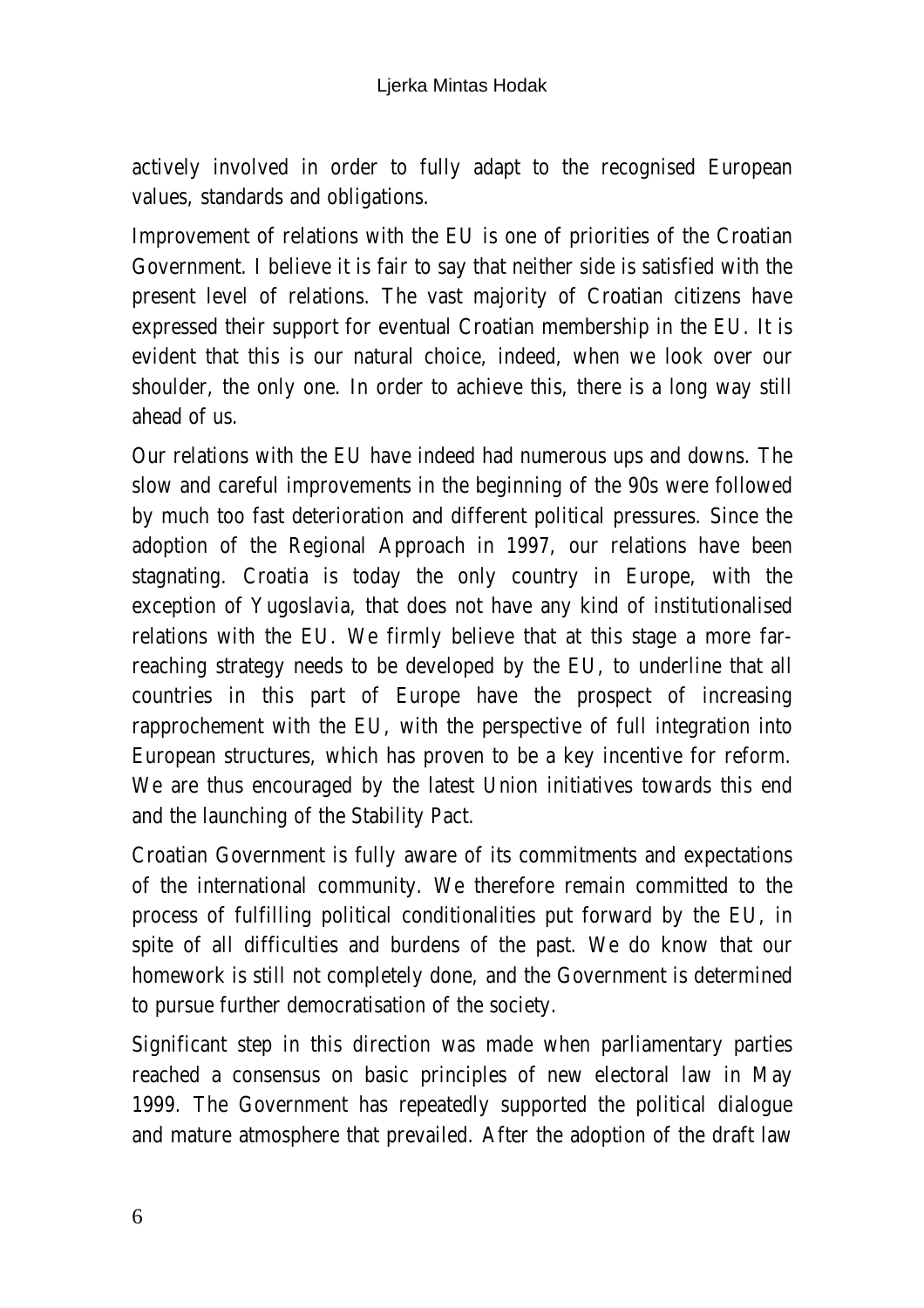in the Parliament, this consensus reached will significantly contribute to further democratisation of the Croatian society.

Another issue often mentioned in discussions with our friends and colleagues from the international community is freedom of the media. One of the conclusions of talks between relevant political parties was to initiate changes in legislative framework relevant for Croatian Television. It is of utmost importance that the media, both written and electronic, provide the Croatian public with accurate and objective information, in particular in the upcoming period, when election campaign will be in full swing.

In a different development, the Government has also welcomed the launching of a joint Council of Europe/ EU programme for free media. We hope to closely co-operate with international experts in the implementation of this programme, which will be covering areas such as legal framework, training of the judiciary, free access to information, media pluralism and transparency and the distribution of printed media.

With regard to the process of return of all Croatian citizens and reconstruction and development of the war-affected areas, it has to be emphasised that Croatia is the only country in the region that has effectively promoted and enabled the return of all its citizens. Actions and initiatives undertaken by the Croatian Government have created conditions for opening of the multi-way return process in the whole region. The Return Programme, adopted by the Croatian Government a year ago, is based on the principle of unconditional right to return of all citizens. Actual physical return of Croatian citizens of Serb nationality is a significant result of the implementation of the Return Programme. So far, almost 60,000 Croatian citizens of Serb nationality were able to return to their homes, with about half of them coming from the Danube region and another half from Yugoslavia and Bosnia-Herzegovina (B-H).

Post-war rehabilitation requires a non-discriminatory elimination of the consequences of war. The return of all displaced persons and refugees to their places of origin needs to be supplemented by the reconstruction of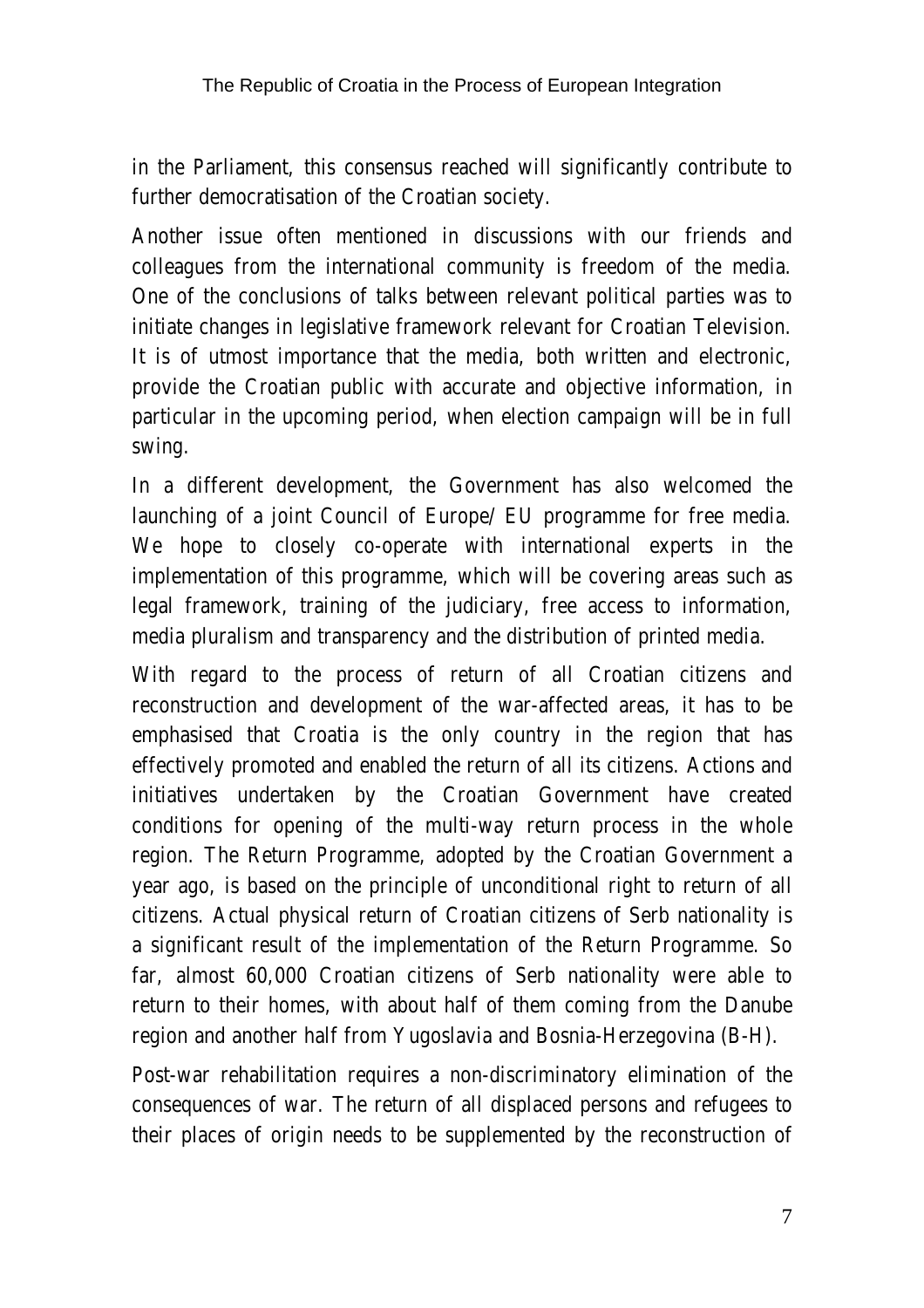physical and social infrastructure. The international community, especially the EU, has already provided assistance in this field. However, the existing needs necessitate further developments of co-operation.

The achieved rate of returns is a realistic one when one takes into account the objective environment, in particular the almost total devastation of the housing fund, economy and social and communal infrastructure, as well as the large number of land mines. In addition, numerous refugees from B-H who are unable to return are temporarily being accommodated in these areas. Co-operation between the Croatian Government and the international community on these issues has been steadily improving, and an atmosphere was created to continue an open and constructive dialogue relating to all return issues.

Being a signatory and a guarantor of the *Dayton Agreement*, Croatia has been actively promoting the implementation of principles and obligations agreed to in Dayton. Within this framework, we have signed the *Agreement on Special Relations* with the B-H Federation. The Croatian Government has submitted its proposal on the Annexes to this Agreement to the Federation authorities in May 1999 and is looking forward towards fruitful discussions and an agreement on the annexes. This would further enhance the stability in the region and provide for equality of all constituent nations in the B-H, which is a necessary precondition for strengthening of B-H institutions at all levels. Furthermore, Croatia and B-H signed an Agreement on the port of Ploèe and Neum. This marked a significant step forward towards improvement of bilateral trade relations and further stabilisation in the region.

In the present situation, the need to preserve stability and integrity of Bosnia and Herzegovina is even more evident. Croatian Government is therefore reiterating its full support for the Dayton principles and is looking forward towards further improving and strengthening relations with our neighbour.

At the same time, we expect from the EU establishment of true partnership relations and objective evaluation of the situation in Croatia.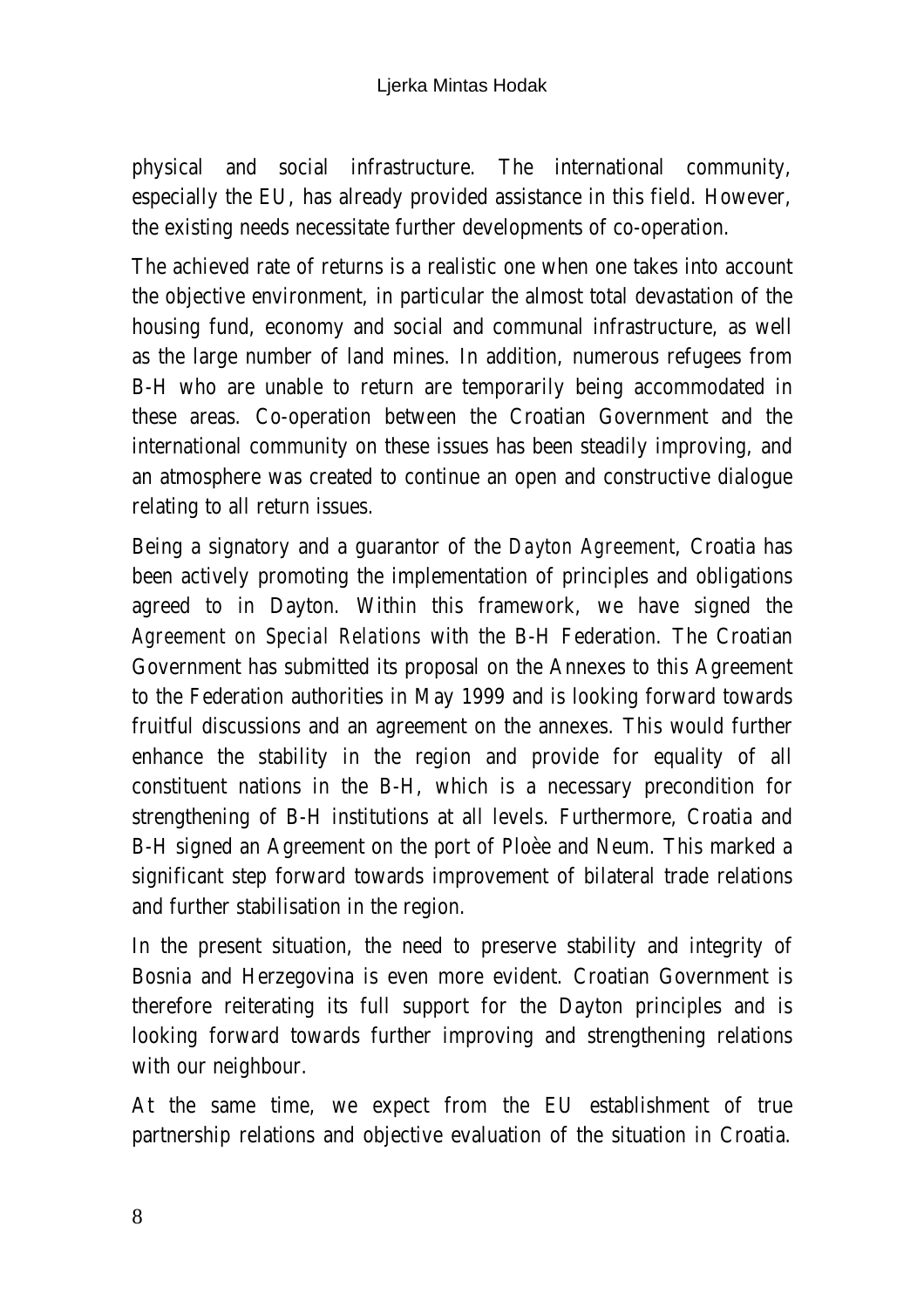It has been often repeated by the EU that each country aspiring for closer relations shall be judged on its own merits, and shall not depend on the speed of the slowest ship in the convoy. If this principle is adhered to, then we rightfully expect significant improvements of our relations in the upcoming period and hope not to become hostages of the situation in other parts of the wider region.

# *Activities of the Government in the process of European integration*

As a small economy - compared to the EU standards - and with a population of 4.5 million people, Croatia's prospects for economic growth depend on a successful integration into global economy. This can be achieved through membership in regional economic grouping. Some seventy per cent of the world trade goes through regional integration and there is little hope for Croatia to function outside such an organisation. Roughly speaking, Croatia has 60 per cent of its trade flows directed towards the Union, while another 17 per cent are directed towards the countries of Central and Eastern Europe.

A slow-down in economic growth of our primary export markets and the outbreak of the Kosovo crisis have negatively affected the Croatian economy, which was already suffering from high external deficit, internal insolvency and slow pace of restructuring and privatisation, with banking sector still not strong enough. In order to achieve sustainable economic growth, significant adjustments of macroeconomic policy aimed at preservation of macroeconomic stability, increase of productivity, determined structural changes and restoration of confidence in the banking sector are needed at this stage. The Government is currently negotiating with the IMF and the World Bank the launching of a stand-by arrangement worth 300 million USD, which should support these Government measures. Negotiations with the World Trade Organisation (WTO) have entered the final phase, and we expect to become full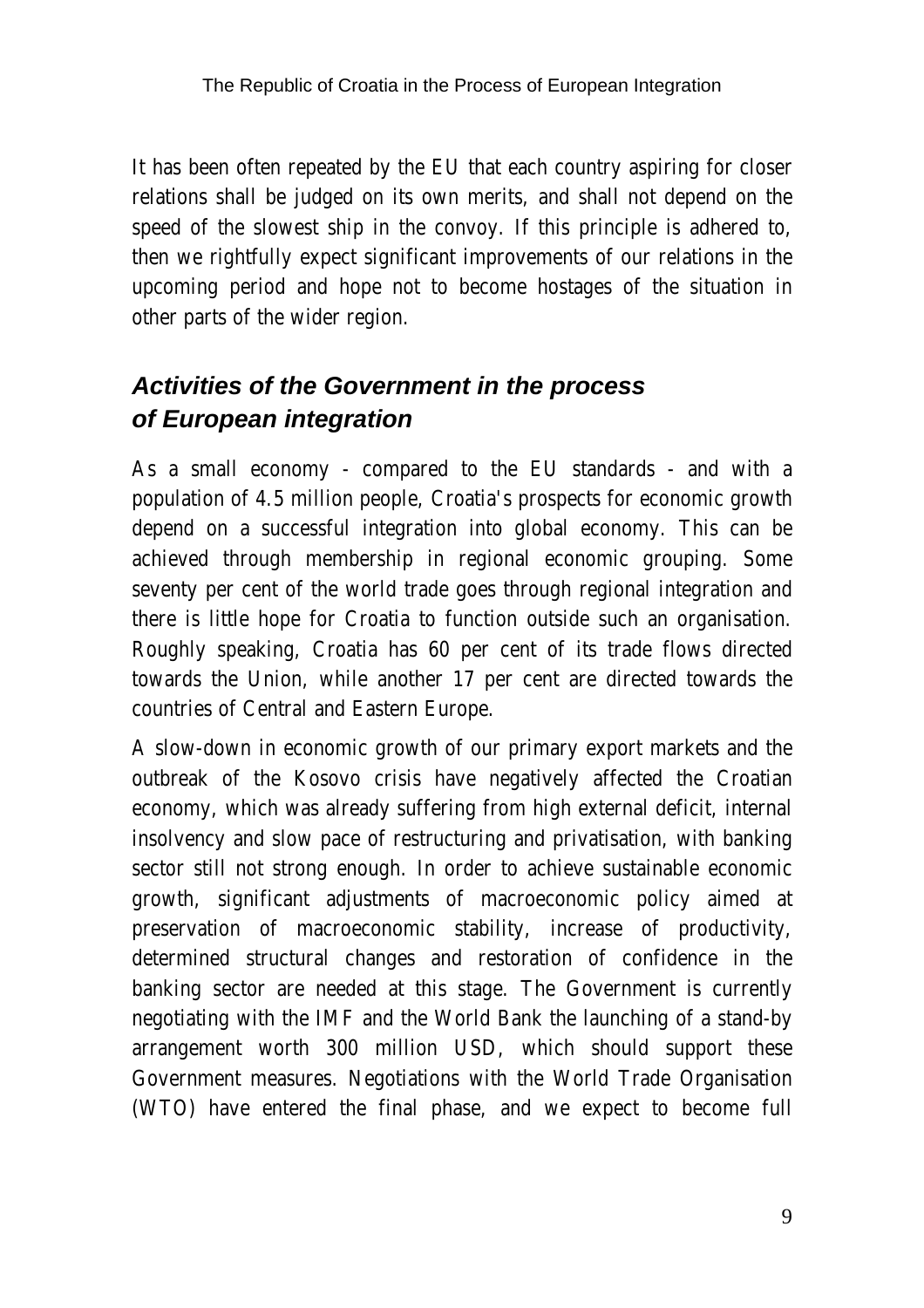members by the end of this year. This development shall also have significant positive influence on Croatian economy.

In the coming period, the privatisation of the largest enterprises in the state sector such as telecommunications and transport is to be completed and reforms of the pensions' and health system carried through. We also need to more vigorously implement structural reforms that are a necessary precondition for fully functioning market economy and sustainable economic growth.

Even though Croatia still does not have any form of institutionalised relations with the Union, it is determined to undertake necessary preparations and adjustments and work towards the goal of full integration with the European Union.

#### *Structure for European integration set up within the Government*

In order to be able to successfully carry through the integration process, preparations for this have been steadily intensifying. The most important task that was facing Croatia as it embarked on this process was to design and set up a structure for European integration. The task required putting in place a new decision-making body and setting up new structures for coordination, technical administration and implementation of the process.

The decision making body is the *Council of Ministers* (which consists of the Minister of Foreign Affairs, Minister of Economy, Minister of Finance, Minister of Justice, Minister for European Integration), presided by the Prime Minister. Since European integration penetrates deeply into every sector of the society, all line ministries and other state bodies are involved in this process through the work of the inter-sectoral Coordination for European Integration.

At the centre of the process, co-ordinating the work of the line ministries is the *Office for European Integration (OEI)*. The Office is responsible for the co-ordination of domestic policies in the area of European integration,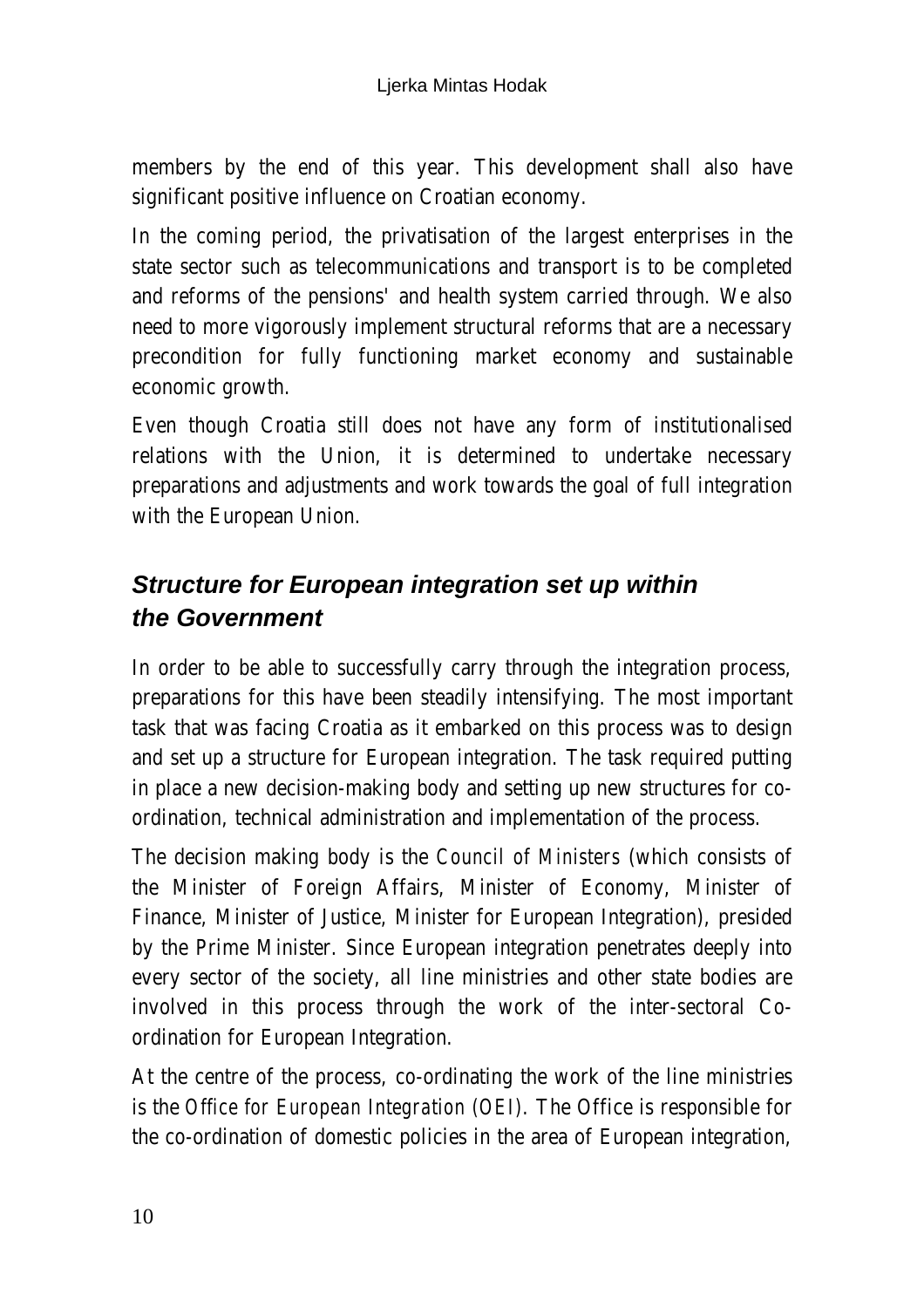as well as for taking initiatives and submitting proposals. The structure of the Office reflects the nature of its tasks. There are three departments: the Department for Strategy and Legal Harmonisation, The Department for Strategy Planning and Legal Harmonisation, the Department for Foreign Technical and Legal Assistance and the Department for Information, Translation and Education.

#### *Activities of the Office for European Integration (OEI)*

In the initial period, education was the primary concern of the Office for European Integration. A network of civil servants with specialised knowledge of European affairs was created, a scholarship scheme was devised, and, following a public competition, some twenty students were sent abroad for postgraduate studies in the field of European Integration at the leading European institutions. The scholarship programme for the academic year 1999/2000 is expanded, with almost thirty scholarships available. Almost eighty per cent of the costs are being borne by the Croatian Government. All the recipients of the government scholarship are contractually bound to, upon their return, work in the Croatian public administration for three years.

Another dimension of the activities in the field of education is to provide specialised in-job training for civil servants who are already dealing with European matters in line ministries through organisation of specialised seminars and lectures. There is also a more general need to raise the level of awareness in the administration at large. The Office organised specialised seminars, covering topics of fundamental interest, such as the development of the EU and functioning of its institutions, EU policies and issues relating to the enlargement process. So far the Office has organised two seminars, one dealing with the institutional adjustment of Croatian public administration and the second one dealing with the assessment of the effect of economic and monetary union on Croatia and the specifics of the enlargement process, such as its economic costs and benefits and the preparation for harmonisation with the EU body of law. Another two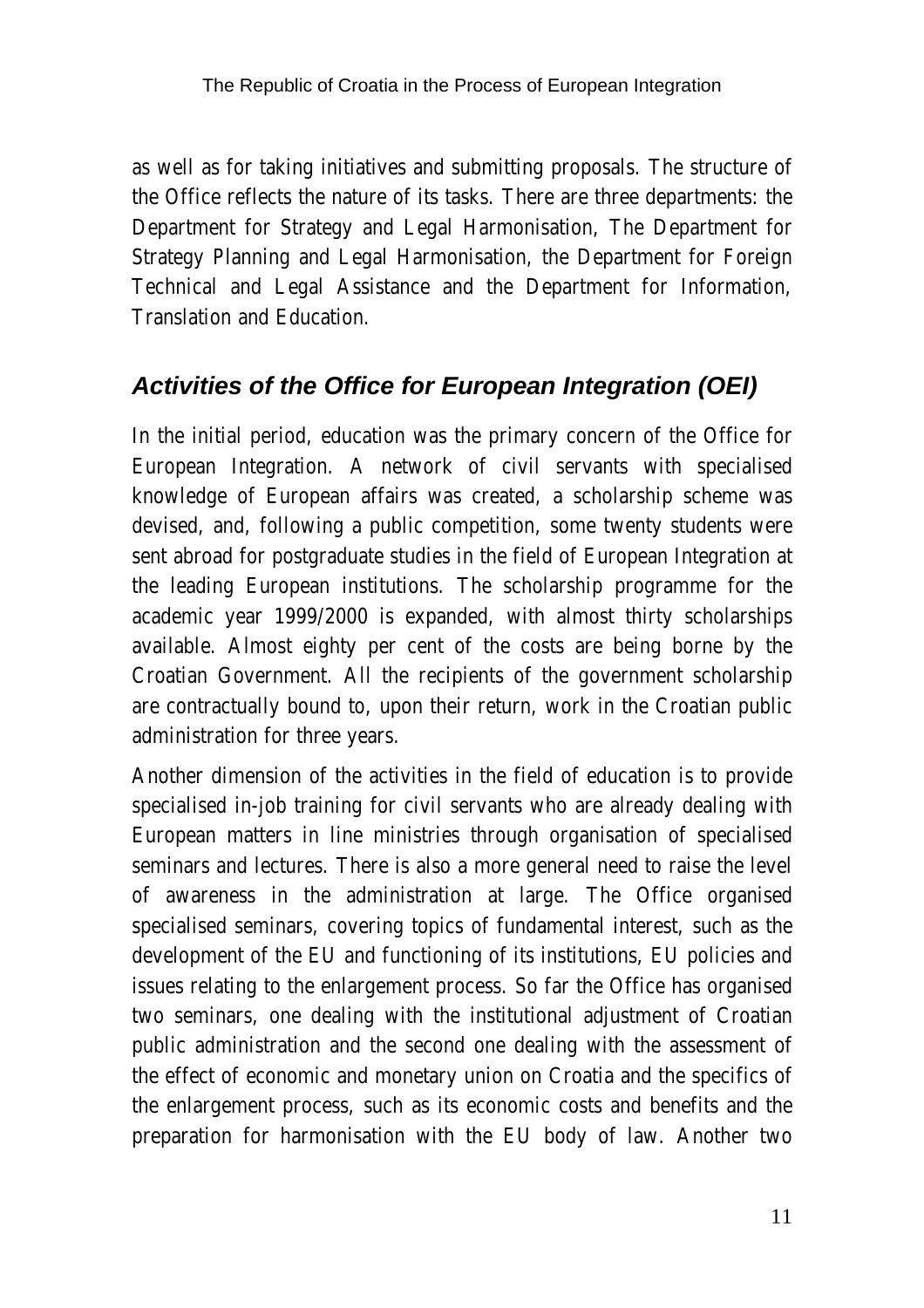seminars will be held by the end of 1999 - in July, the seminar on experiences of different transition countries in the process of European integration, and in September, co-organised with the London School of Economics, seminar on economic policy adjustments. In addition to these seminars, the Office has initiated a series of weekly lectures entitled "Croatia and EU".

The Office is also the focal point for the dissemination of information on EU affairs and has developed a wide range of activities in this regard. The aim is to provide information to the government administration and experts, as well as to the general public. Translation activities are also slowly but surely taking up significant amount of our time, with obvious constraints in this area stemming from limited financial resources.

The Office has also successfully established contacts with other transition countries, and a number of working and official visits took place. The main rationale behind this is transfer of knowledge and information on the process of European integration. Experiences of respective candidate countries have proved extremely valuable for us, and this is indeed one of the channels that we found of crucial importance for our work.

# *Plan of Integration Activities (PIA)*

OEI was tasked by the Government to prepare a *Plan of Integration Activities (PIA)* of the Republic of Croatia. Its objectives are:

- to take stock of the situation in Croatia with reference to the requirements of EU integration;
- to perform first identification of priorities for action;
- to serve as a basis for discussion with social and economic groupings in the country;
- to provide a harmonogramme to serve as a basis for line ministries to draw up programmes for adjustment of legislation;
- to serve as a basis for the Government to draw up a strategy later.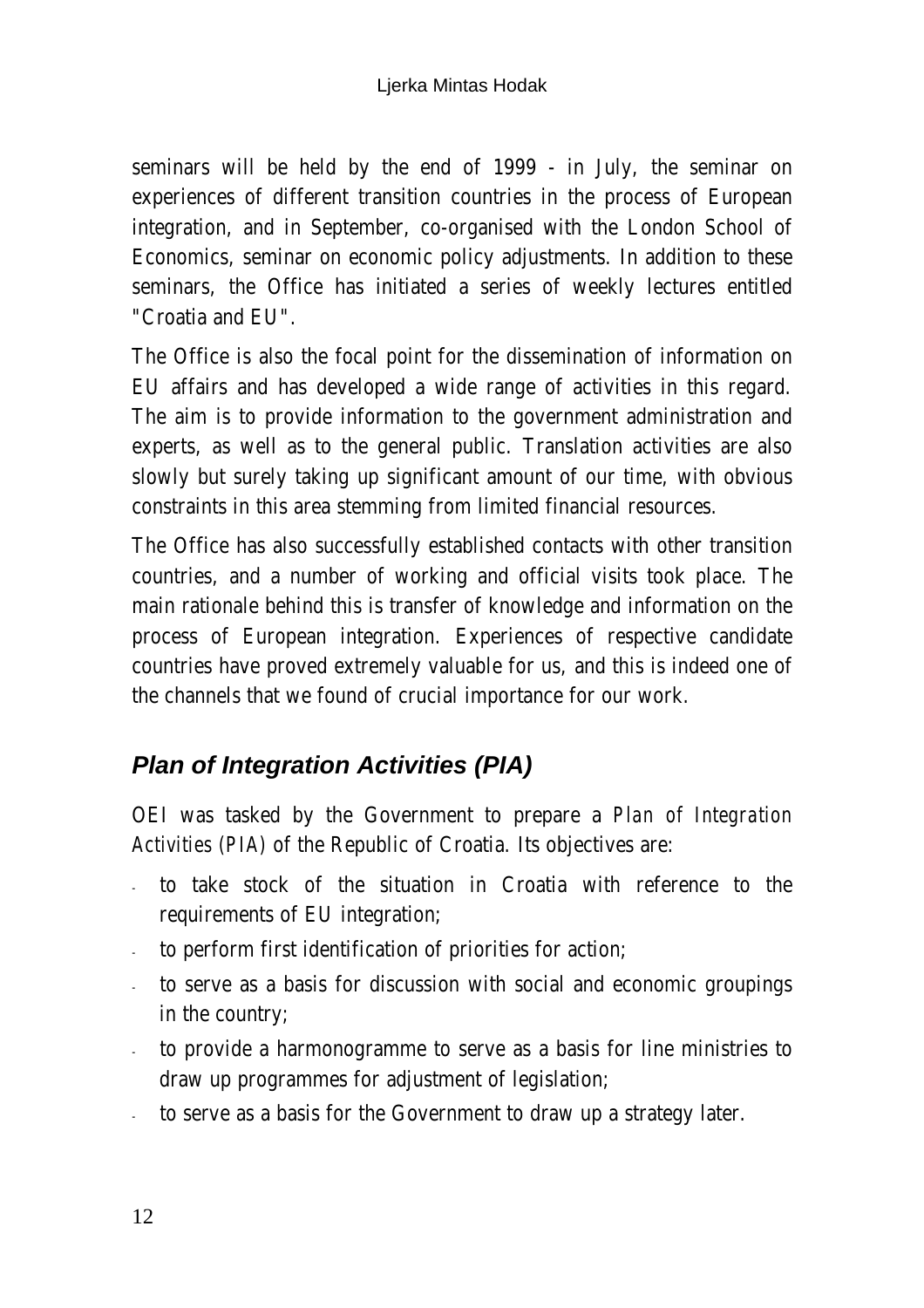In brief, our intention is to provide a framework within which economic, legal, political and other activities in the integration process will be defined and co-ordinated. The Plan is covering three main areas political, economic and legal adjustments - in line with the Copenhagen criteria for membership.

The Office co-ordinates all activities in preparation of the Plan, forwards information and deals with both vertical and horizontal co-ordination in relation to other public administration bodies. OEI has formed an Advisory Council, consisting of prominent Croatian scholars and experts in this field. This think-tank provided guidelines and direction for expert aspects of the Plan.

At the beginning of July 1999, we hope to present the Plan to the Government for adoption. After that, the Plan will be sent for approval to the Parliament.

# *Harmonisation of the Croatian legal system with the EU body of law*

The ability to transpose, implement and enforce the acquis is a precondition for accession. The work on the Plan of Integration Activities is in fact the first comprehensive analysis of the existing Croatian legislation with a view to comparing it to the existing EU legislation. Harmonisation of the entire legal system in the candidate country includes not only transposition of legislation but also implementation in accordance to the existing EU practice. This is a one-way process, meaning that the state intending to become a member of the EU is obliged to implement the approximations to the already integrated EU, while at the same time EU has no obligation to modify its own legal system. It is important to mention that it is a very dynamic process, because harmonisation must follow the dynamic development of the EU legal system.

In this phase of relations between Croatia and the EU, there is no legal obligation for harmonisation with the EU legal system. However, in light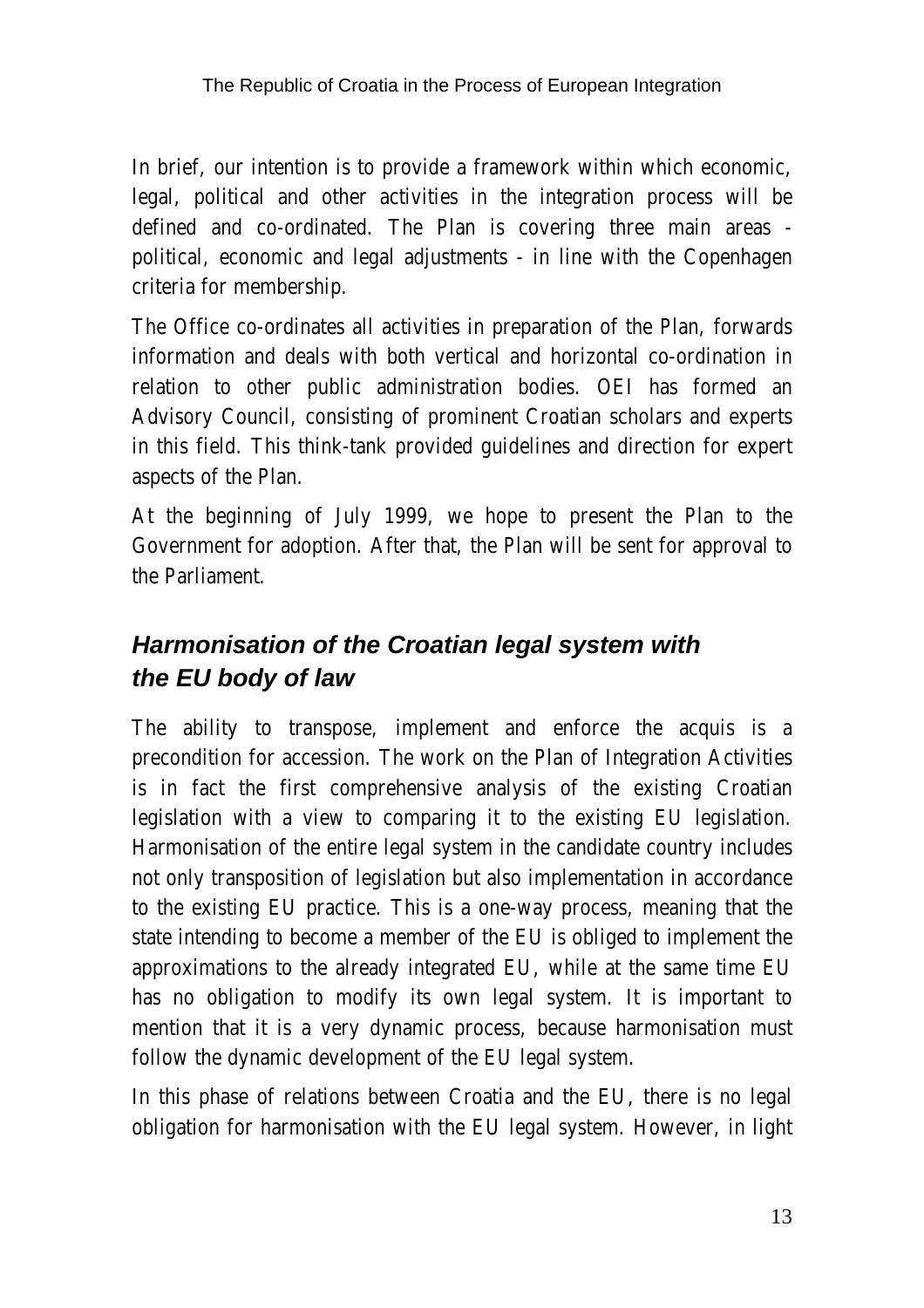of the Croatia's determination to participate in the European integration process, we deemed it necessary to start the process of voluntary approximation of Croatian legislation.

An early start of voluntary legal approximation enables triple effects:

- 1. Political effect undoubtedly expressing the willingness of Croatia to accept the standards of the united Europe, thus accelerating the integration process.
- 2. Legal effect since preconditions are created which are needed in order to develop legal framework harmonised with the one in the EU members;
- 3. Internal legal effect, because through certain stages of the legal harmonisation process, inconsistencies will be identified in the Croatian internal legal system, that are a result of intensive and not always well co-ordinated legislative action in Croatia since independence.

Resolve to push forward with the integration process was institutionalised through the Conclusion of the Government, adopted in January 1999, which requires all draft laws to take into account the Community legislation, specifically in the area of internal market legislation. A basis for all new Croatian laws to be adjusted with the law of EU has thus been created. Therefore, harmonogramme made for the purposes of the Plan will be used as a starting point for the development of national programme for the adoption of the acquis.

At this stage, since no institutionalised relations exist with the Union, Croatia is not receiving any technical or financial support for these activities. We therefore had to develop specific methodology. Various EU documents were used as a basis for our work. Primarily, it was the White Paper for the Preparation of the Associated Countries of Central and Eastern Europe for Integration into the Internal Market of the Union. In addition, Accession Strategies, European Agreements, Regular Commission Progress Reports and National Programmes/Strategies for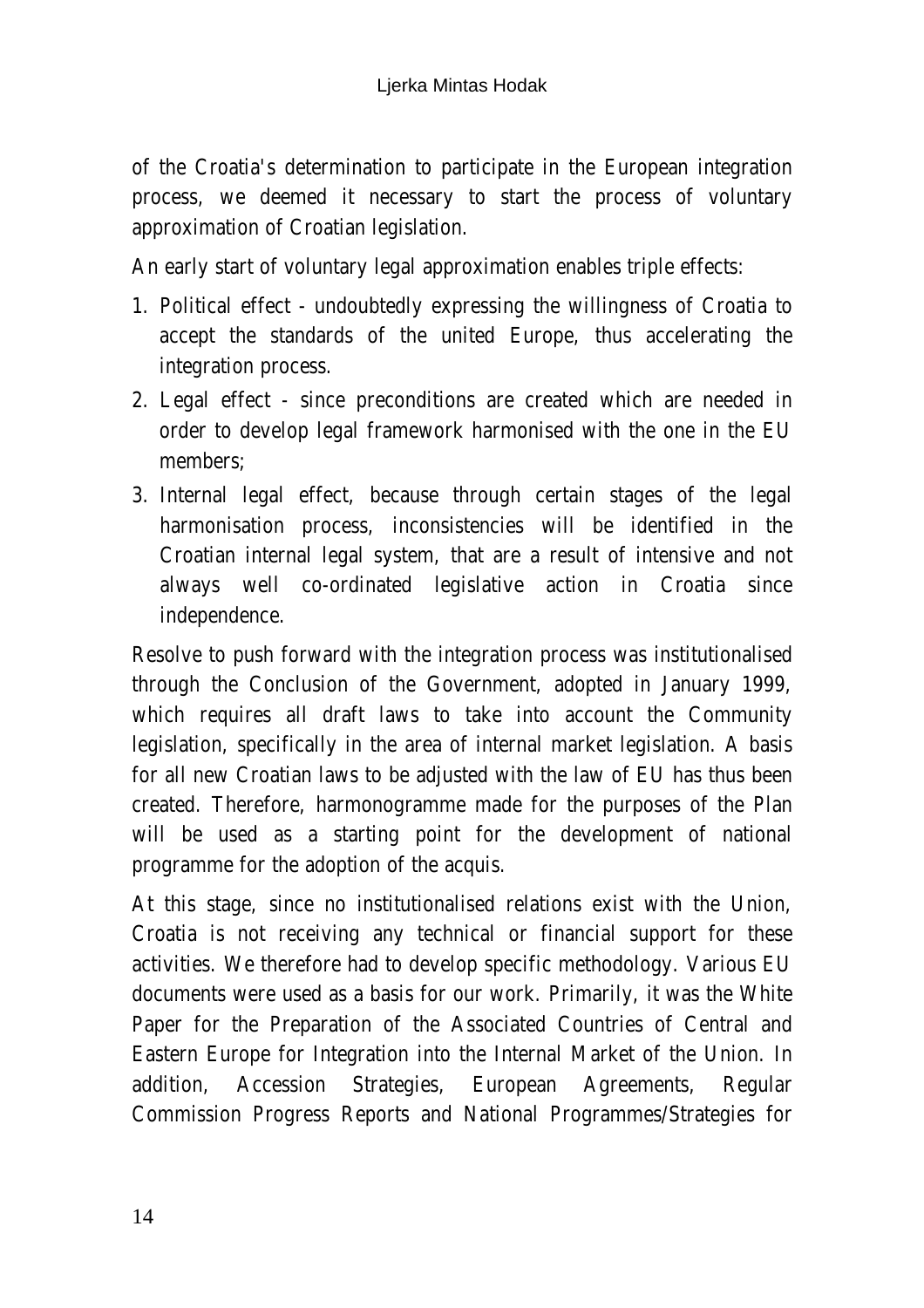Integration and Adoption of the Acquis also served as important reference documents. CELEX-Justis base on CD-ROM was also extensively used. A number of consultative meetings were held with the experts from candidate countries and the EU.

As was stated, legal approximation working groups are focused on the survey of the present situation as well as evaluation of present degree of approximation in each area. Finalisation of the complete and detailed screening of the level of harmonisation of the Croatian legislation with the acquis shall represent a basic precondition for the development of integration strategy.

It has to be mentioned that the areas covered in the PIA analysis, chosen according to the areas suggested by European Commission in the White Paper, represent a part of the acquis relating to free market. EU membership, however, presupposes adoption of the entire acquis. Therefore, it will be necessary to take it into consideration that PIA contains only a partial analysis of acquis and, in the medium-term, initiate activities to analyse the level of approximation with other areas.

# *Other actions required for successful integration/ Interim PIA conclusions*

The interim conclusions that became obvious during our work on the Plan of Integration Activities point to next steps that will need to be made. It has been clearly detected that some line ministries are not prepared for the integration process. This is due to a number of reasons, with inadequate human resources often being the dominant one. It is therefore obvious that there is an urgent need to restructure some parts of public administration. Establishment of European integration units in respective line ministries is also advised, as one of the ways to better prepare the public administration for future tasks. In addition to this, effective horizontal and vertical co-ordination of such units must be established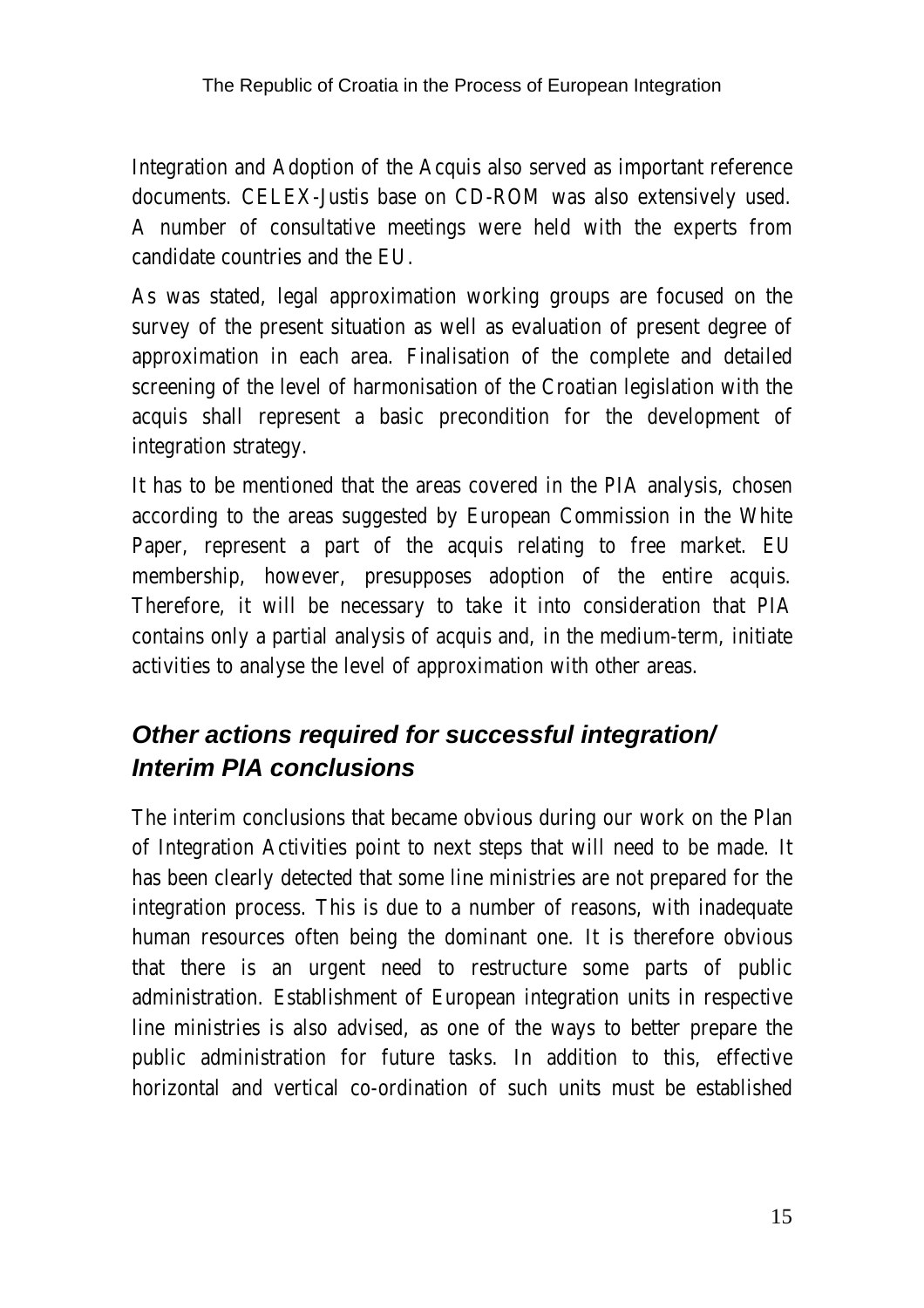simultaneously. Language skills, although on average satisfactory, need to be improved.

Translation of EU legislation must be significantly intensified. In the long run it will be necessary to translate all EU legislation, but since it represents an expensive and time consuming process, work will have to be simultaneously done in foreign languages. Education of a significant numbers of translators should be one of the priorities.

Adoption of legislation is only the first step in legal approximation. The second one, but not less important, is the correct implementation of the same in legal practice. It is therefore necessary to, along with the newly adopted regulations, pass directives for implementation, in line with practice in EU members. Full participation of the judiciary in this process is of utmost importance and it will be needed to develop education programmes to this end.

A programme of impact assessment to look at the real cost of adopting EU regulation and policies, as well as the benefits, will have to be developed as an immediate priority, in order to allow the Government to consider next steps.

Establishment of the central database is needed immediately, in order to provide functional support for legal approximation activities (ISAP system may serve as possible model).

In order to provide for systematic education, it will be necessary to introduce subjects covering European affairs in curricula of the Croatian Universities at undergraduate and postgraduate levels.

The general public must be well informed of the integration process and adjustment needs. To this end, a comprehensive information strategy needs to be developed and implemented. It is of utmost importance to present to the citizens the realistic costs and benefits of the integration process.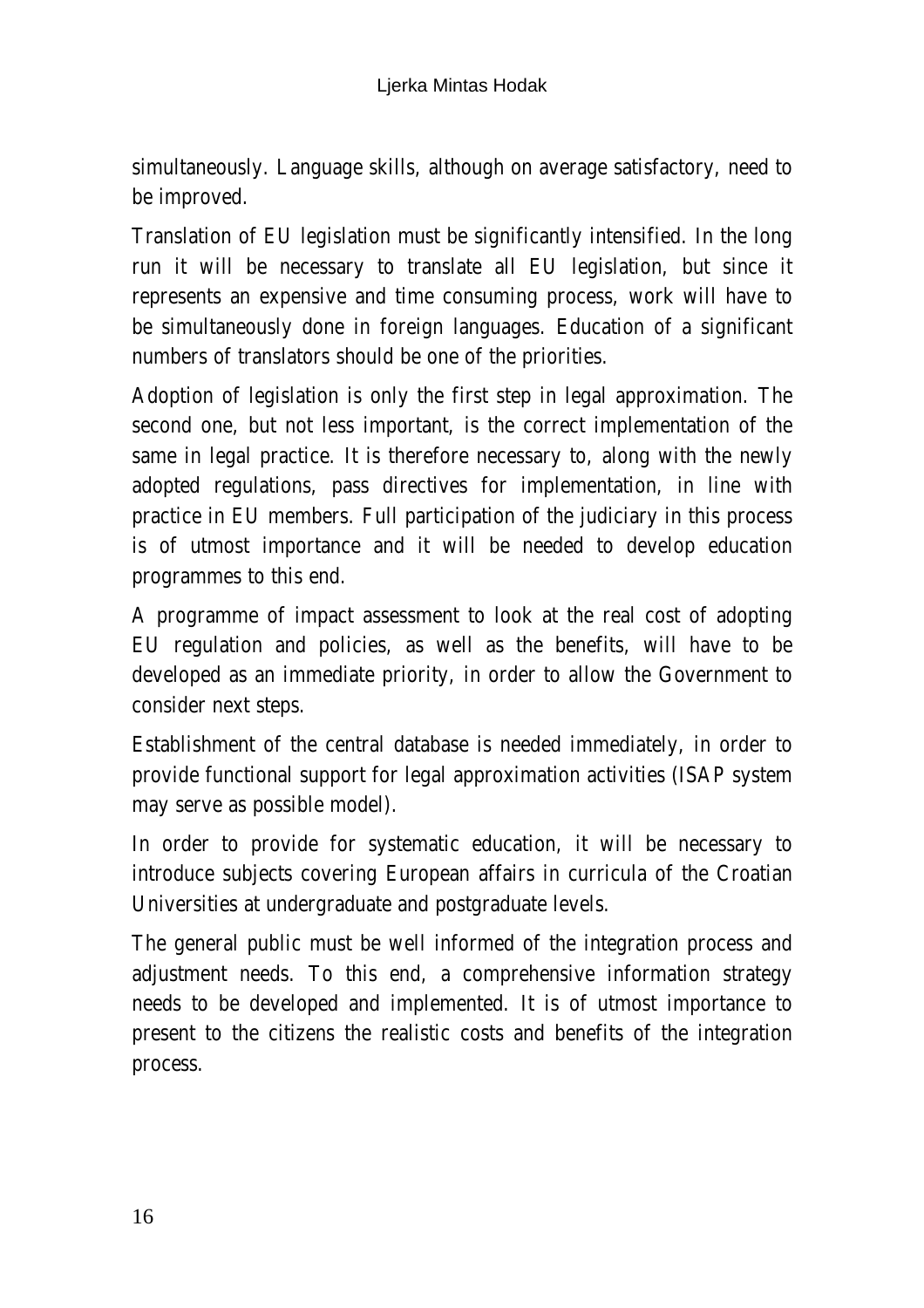# *Conclusion*

The summary of our policy goals is the following:

- firstly, it is needed to pursue sound domestic economic policies, strengthen the functioning of the legal system, and continue reforms in order to establish solid institutional and macroeconomic foundations for sustainable growth and improved living standards;
- secondly, Croatia strategically aims at integrating with the EU in terms of both economic and political co-operation;
- thirdly, on the strategic lines of the Stability Pact for South Eastern Europe, increased efforts to develop broad-based regional co-operation in order to reduce potential for regional conflicts and increase development advantages are needed.

It is obvious that macroeconomic stabilisation should be combined with liberalisation of domestic markets and opening to international markets. This has to be paralleled by appropriate structural policies, including privatisation, restructuring of senile sectors and policy measures geared to attracting FDIs. Much more attention should be given to institution building.

Institutional reforms need to be modelled on and harmonised with EU solutions, in order for Croatia to achieve a *status of self-imposed "shadow-membership"*. This would facilitate the catching up process and ensure institutional convergence and a de-facto integration that may provide an important argument in favour of possible accession to the EU in the future.

At the same time, if we are to witness successful and thorough integration of our continent, it is of utmost importance that the EU establishes a reasonably reassuring perspective for the non-candidate countries, sometimes called the "left-outs" and "have-nots". This could be done through clearly defined criteria for inclusion and exclusion, in order to help the potential candidates to design their domestic policies accordingly. It should be stressed that there is practically no alternative for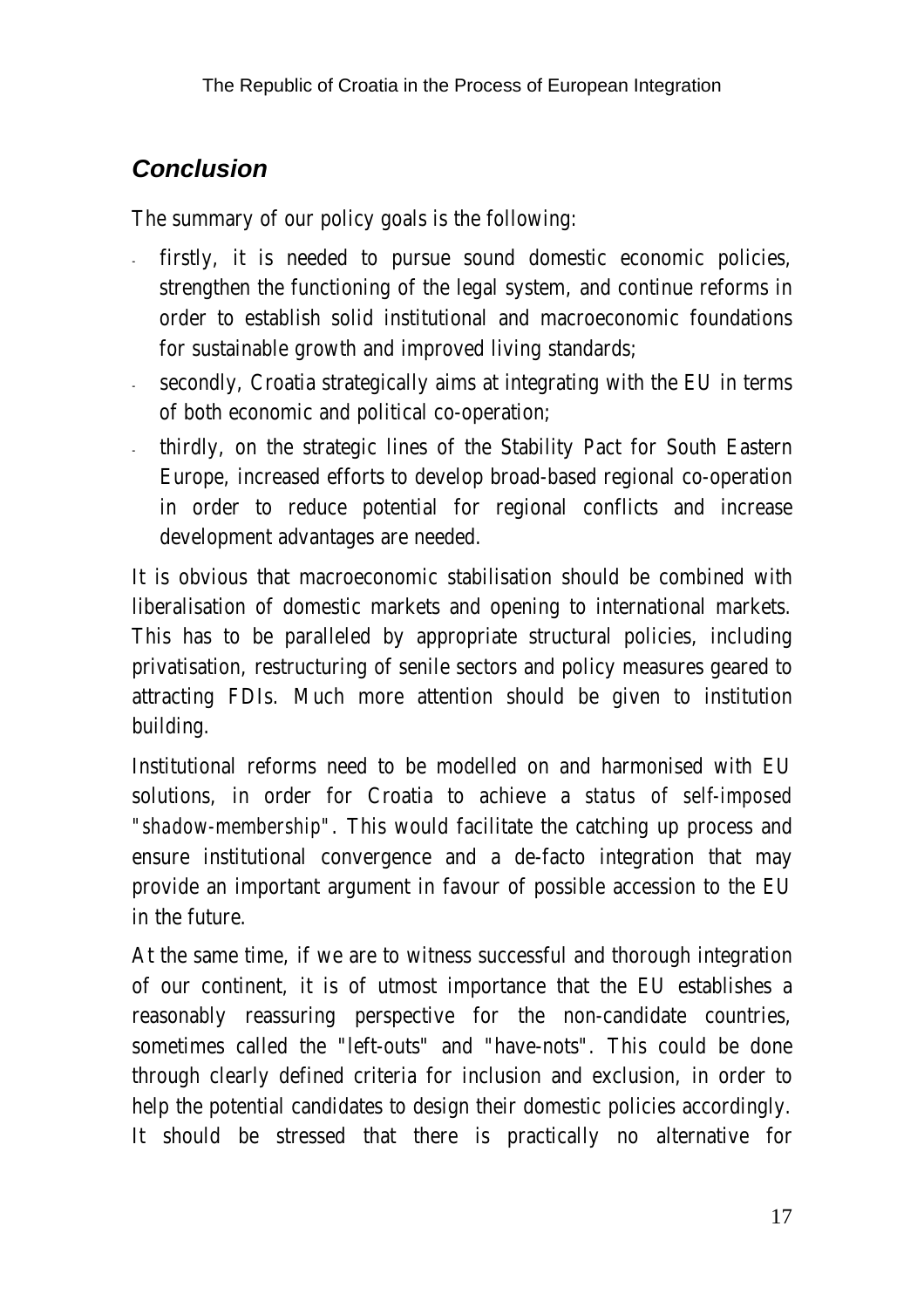comprehensive inter-regional integration other than the EU. Willing or not, the "left-outs" will be gravitating towards the EU, and the EU, willing or not, is and will be largely responsible for their future development. In this context, the EU should further elaborate a long-term strategy vis-à-vis all potential candidates. The process of gradual convergence of respective economies towards the EU should be supported with more aid and broader assistance programmes. A serious and profound internal debate within the EU is needed to better understand the implications of only "limited" opening and potential benefits that can be obtained from further enlargements.

We see the proposals of a new generation of agreements - *Stabilisation and Association Agreements (SAAs)* - as a possible important tool in this process. They would have to be tailor-made, taking into account the individual situation and achievements of respective countries. Indeed, the great heterogeneity of different states requires that the EU takes on board interests and problems of individual countries and consider the individual progress each of them has made in the reform process.

The *Stability Pact for South Eastern Europe* which was adopted in June 1999 is emerging as another important tool for the development of a shared strategy for stability and growth of this part of Europe. The opportunity to address structural shortfalls and unresolved issues will accelerate democratic and economic development, as we strive towards the objective of lasting peace, prosperity and stability. The implementation of this process will allow those who seek it to proceed along the road to full integration into Euro-Atlantic structures.

In conclusion, I would like to point to the fact that Croatia is today the generator of stability in the wider region and is prepared to continue with its constructive role. In order to succeed, we need to further develop dynamic relations based on partnership, assistance and mutual understanding. I would also like to reiterate our openness and preparedness to discuss all the outstanding issues and to work together towards full inclusion of the Republic of Croatia into European integration processes.